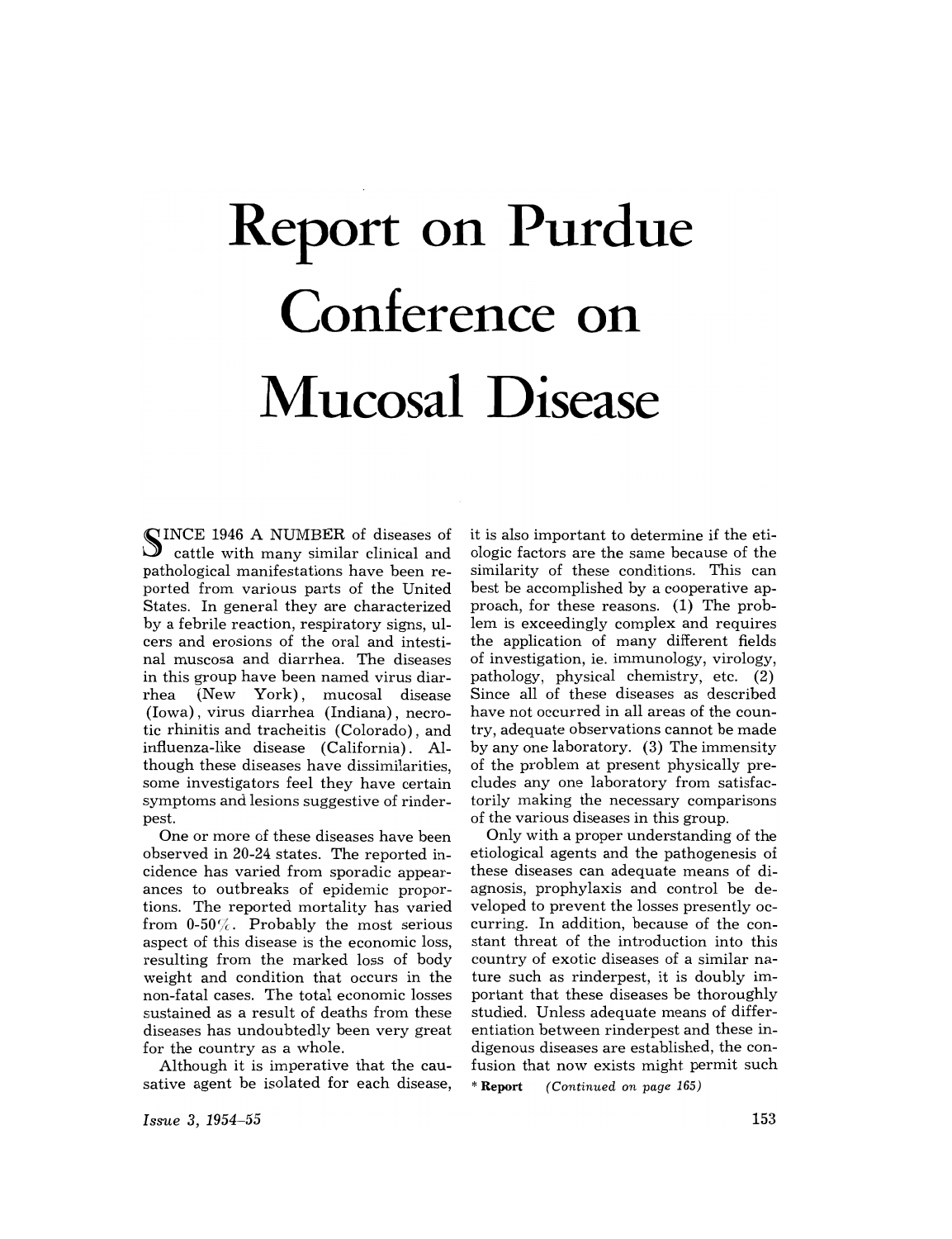purulent inflammation of the bladder, ureters, and pelvis portion of the kidneys. It occurs chiefly in cows but has been found in horses, sheep, swine and dogs. The infectious agent responsible for pyelonephritis is Corynebacterium renale. The organism is spread by contact with infected animals via the urogenital tract.

Probably the most important diagnostic symptom of the disease is hematuria. This condition is caused by an increased permeability of the blood vessels and rupture of the capillary walls due to necrosis. The animal is restless due to the inflammation in the kidneys, ureters, and bladder and thus the swelling exerts pressure on the sensory nerve. There is a straining and frequent urination due to the large amount of urine formed. This increased amount of urine results in damages to the glomeruli and tubules and also because of irritation produced by the urine in the inflammed bladder. Severe anemia is produced as a result of loss of blood by way of the urinary tract. The circulatory and respiratory systems have an increased load placed upon them. This, coupled with the effect caused by toxic products from necrosis and suppuration, produce myocardial degeneration and final collapse of the heart with death by asphyxia. Death may be sudden if there is a rupture of the clots found in the ureters of bladder.

# Hemoglobinuria Associated with Leptospirosis

One of the important diseases in which hemoglobin occurs in the urine is Leptospirosis and it can be used as an example to describe one mechanism by which a disease process can cause hemoglobinuria.

After the leptospira organism enters the respiratory tract it enters the blood stream and produces a septicemia and fever. Hemolysis of the erthrocytes is produced and this is thought to be caused by toxins which are liberated by the leptospira. The organism then localizes in the kidney where it produces interstitial nephritis. Reinhard has divided the disease into four stages: (1) incubation stage (2) septicemic period (3) hemolytic stage (4) interstitial-nephritis. The hemolytic period

may last for several weeks. This IS the cause of the hemoglobinuria which may be an important symptom of the disease. Obviously, the hemoglobinuria may result in anoxemia which is responsible for many of the lesions observed in a case of leptospirosis. The urine varies in color from a light pink in the mild cases to a deep reddish-black in severely infected animals. In severe cases death may occur by the second day and is frequently attributed to massive erythrocyte destruction and the resulting fatal anoxemia.

### **Bibliography**

Boddie, G. F. Diagnostic methods in veterinary medicine.

Brooks and Alyea. Poisons.

Coffin, D. L. Manual of veterinary clinical pathology. 3rd edition.

Cotten. Toxicology text. Not bound.

- Davison, F. R., Synopsis of materia medica, toxicology, and pharmacology.
- Friedberger and Frohner. Veterinary pathology. 6th edition.
- Gradivohl. Clinical laboratory methods and diagnosis. 3rd edition.
- Hawk, Oser, and Summerson. Practical physiological chemistry.
- Hemoglobinuria. Physiological reviews. 1942. Kelanffe. Clinical urinalysis.
- Lander, G. D. Veterinary toxicology.
- Merchant, I. A. Veterinary bacteriology and *vi*rology.
- Morgan and Hawkins. Veterinary helminthology.
- Morgan and Hawkins. Veterinary protozoology.
- Runnels, R. A. Animal pathology. 5th edition. Stengel and Fox. Textbook of pathology. 6th
- edition.

Underhill. Tox:cology.

U.S.D.A. Bulletin. Oak poisoning.

Van Brand, Theodor. Chemical physiology of endoparasitic animals.

1953 Reports on hematuria and hemoglobinuria.

#### Acknowledgements:

- D. G. Erickson
- G. S. Firkins
- O. W. Nelson
- W. J. Owen
- J. H. Post
- W. R. Richter
- J. B. Doudna

\* Report

#### *(Continued from page 153)*

an exotic disease to gain a foothold in this country with disastrous results to our entire cattle industry.

The following objectives were set up for future work on this problem. (1) To describe or classify each of these diseases

*Issue* 3, 1954-55